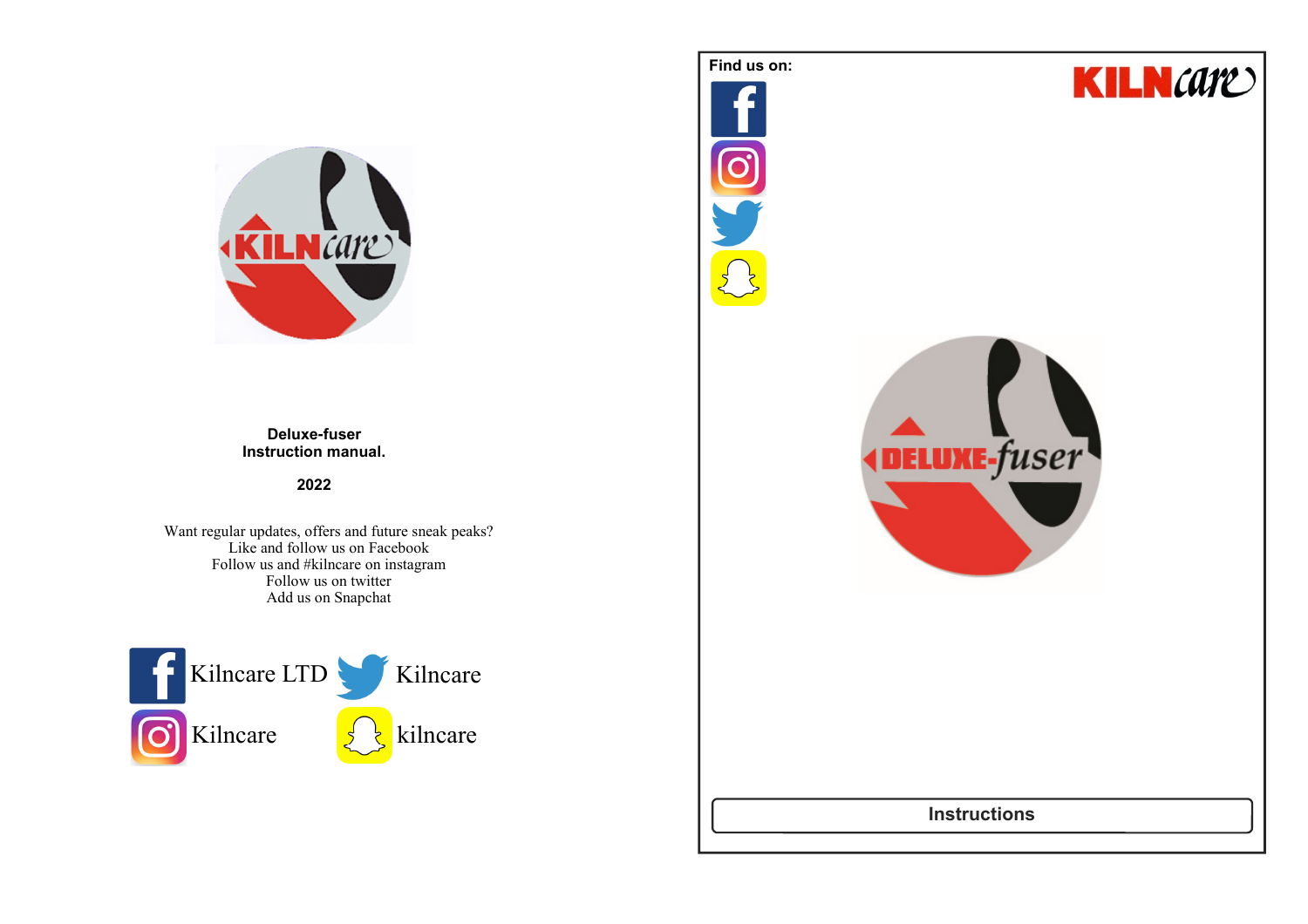

**Thank you for choosing to purchase the Deluxe-fuser for your glasswork.**

**We hope you will have many years happy use out of your kiln.** 

**The Deluxe-fuser is one of the most advanced fusing and slumping kilns available.** 

 **The kiln is packed full of features, all of which are explained in this manual.**

**Please read this manual fully to get to know your kiln before use.**

#### **Index**

Page

- 2 Safety notices<br>4 For your record
- 4 For your records / Where to site your kiln
- 
- 6 Electrical connection
- 5 Splitting instructions<br>6 Electrical connection<br>8 Looking after your kil 8 Looking after your kiln
- 9 Initial firing<br>10 Operation
- 10 Operation<br>11 KCR32C c
- 11 KCR32C controller instructions
- 16 Trouble shooting<br>18 Gas spring replac
- 18 Gas spring replacement<br>19 Contact us
- Contact us
- 20 Your notes
- 23 CE Certificate

#### **Safety notices**

Your Deluxe-fuser is designed and built to meet all European Directives and



# **European Declaration of Conformity.**

**Kilncare Limited, The Kiln Works, 907 Leek New Road, Baddeley Green, Stoke on Trent, Staffordshire, England, ST2 7HQ.**

We declare that the equipment described below was manufactured ourselves to comply with directives listed. We do not give any assurance that the equipment is suitable for any purpose

other than that listed below and must be operated and maintained in accordance with our operating instructions.

> **Products.**Deluxe-fuser.

#### **Directives.**

 LVD - Low Voltage Directive 2006/95/EC. EMC - Electromagnetic Compatibility Directive 2004/108/EC# #The equipment is intended for use only in premises having a service current capacity of 100 A per phase, supplied from a distribution network having a nominal voltage of 400/230 V, The user should determine in consultation with the supply authority, if necessary, that the service current capacity at the interface point is sufficient for the equipment.

**Harmonized Standards.**BS EN 1088:1995+A2:2008, BS EN 55014-1:2006, BS EN 55014-2:1997.

**Description.** 

Glass fusing and slumping Kiln.

**Purpose of use.**

 Glass fusing, slumping and colouring up to the maximum temperature stated on the kiln data plate.

> **Product serial number.**As per affixed data plate.

> > **Manufacture year.**2022

Technical documentation is held for this product.

 Lee Sherwin,Director,

Showin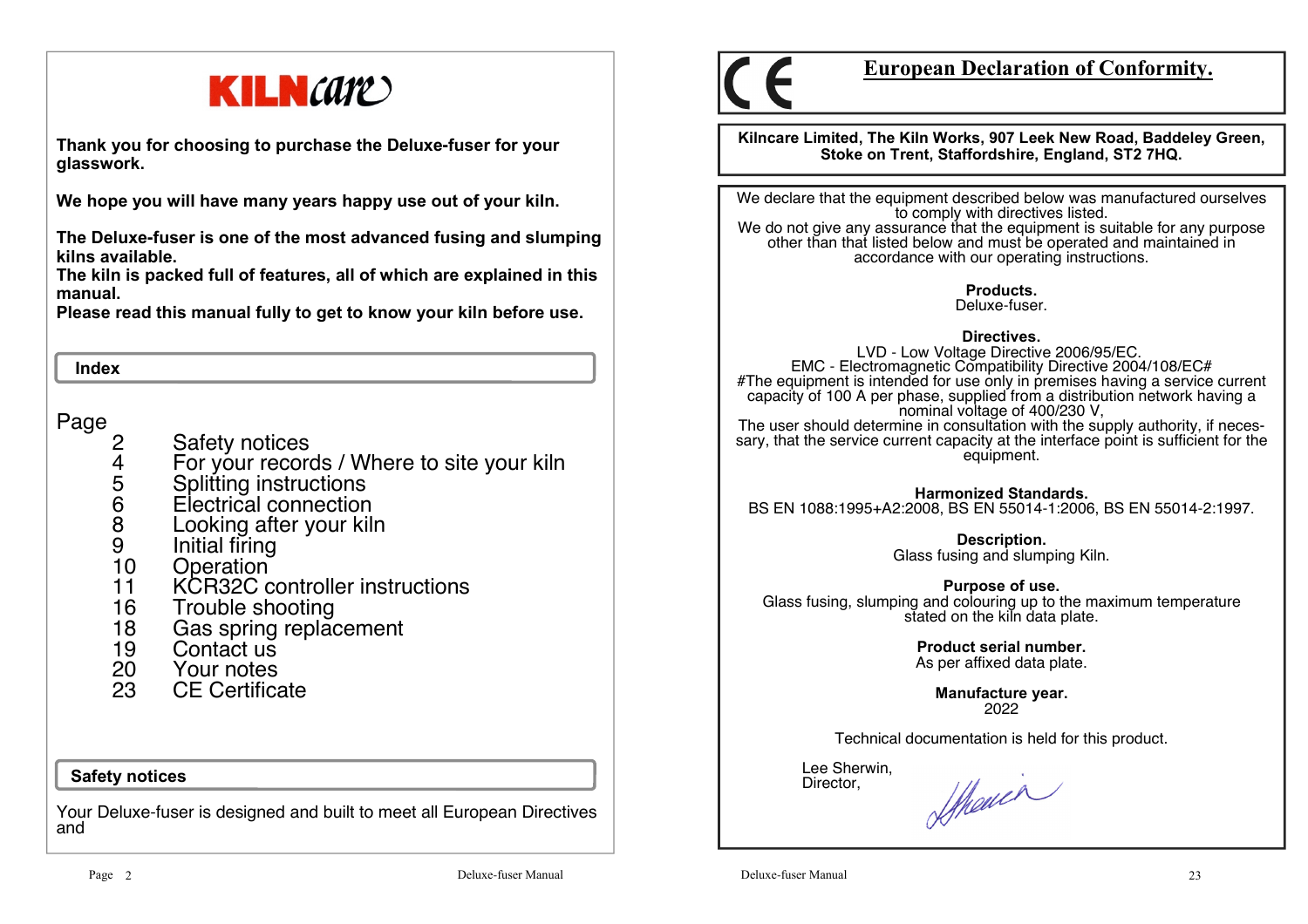British Standards. However, as with all kilns, there are certain measures that you must take to achieve optimum safety.

### **Electricity**

The Deluxe-fuser meets all Electrical Safety Directives, including a lid<br>safety switch.

 However, the kilns are electric and as such certain measures should be taken.

Keep the kiln dry.

Never attempt to remove any of the kiln covers or do any repair work when the kiln is plugged into, or connected to the mains electricity supply.

Never use the kiln if external cables are damaged.

Have the kiln tested by a competent person at least every 12 months.

## **Hot Surfaces**

 The kiln will have hot surfaces. Do not touch the kiln when it has been on for any period of time as the case temperatures will rise with time.

KEEP PETS AND CHILDREN AWAY FROM THE KILN DURING ITS FULL CYCLE AND UNTIL COOL.

Keep the kiln clear of flammable items such as curtains etc.

## **Safe loading**

Never attempt to load the kiln until the lid is in the fully open position.

Never attempt to over reach when loading larger pieces of glass, always request assistance.

Remember, check before fully closing the chamber that the glass or any other medium is clear of the door seal as it closes.

Always ensure that the work and any associated moulds or firing apparatus are not taller than the height from the bed to the bottom of the elements or element tube breakage way result on closing the lid.

—————————————————————————————-

—————————————————————————————

—————————————————————————————- ————————————————————————————— —————————————————————————————

—————————————————————————————

—————————————————————————————–

—————————————————————————————-

 $\frac{1}{2}$  , and the contribution of the contribution of the contribution of the contribution of the contribution of the contribution of the contribution of the contribution of the contribution of the contribution of the c

—————————————————————————————

—————————————————————————————

—————————————————————————————

—————————————————————————————

-————————————————————————————–

-————————————————————————————–

—————————————————————————————-

—————————————————————————————-

—————————————————————————————

—————————————————————————————

—————————————————————————————

—————————————————————————————

—————————————————————————————–

—————————————————————————————–

—————————————————————————————-

—————————————————————————————

—————————————————————————————- —————————————————————————————

—————————————————————————————

—————————————————————————————-

—————————————————————————————

—————————————————————————————- —————————————————————————————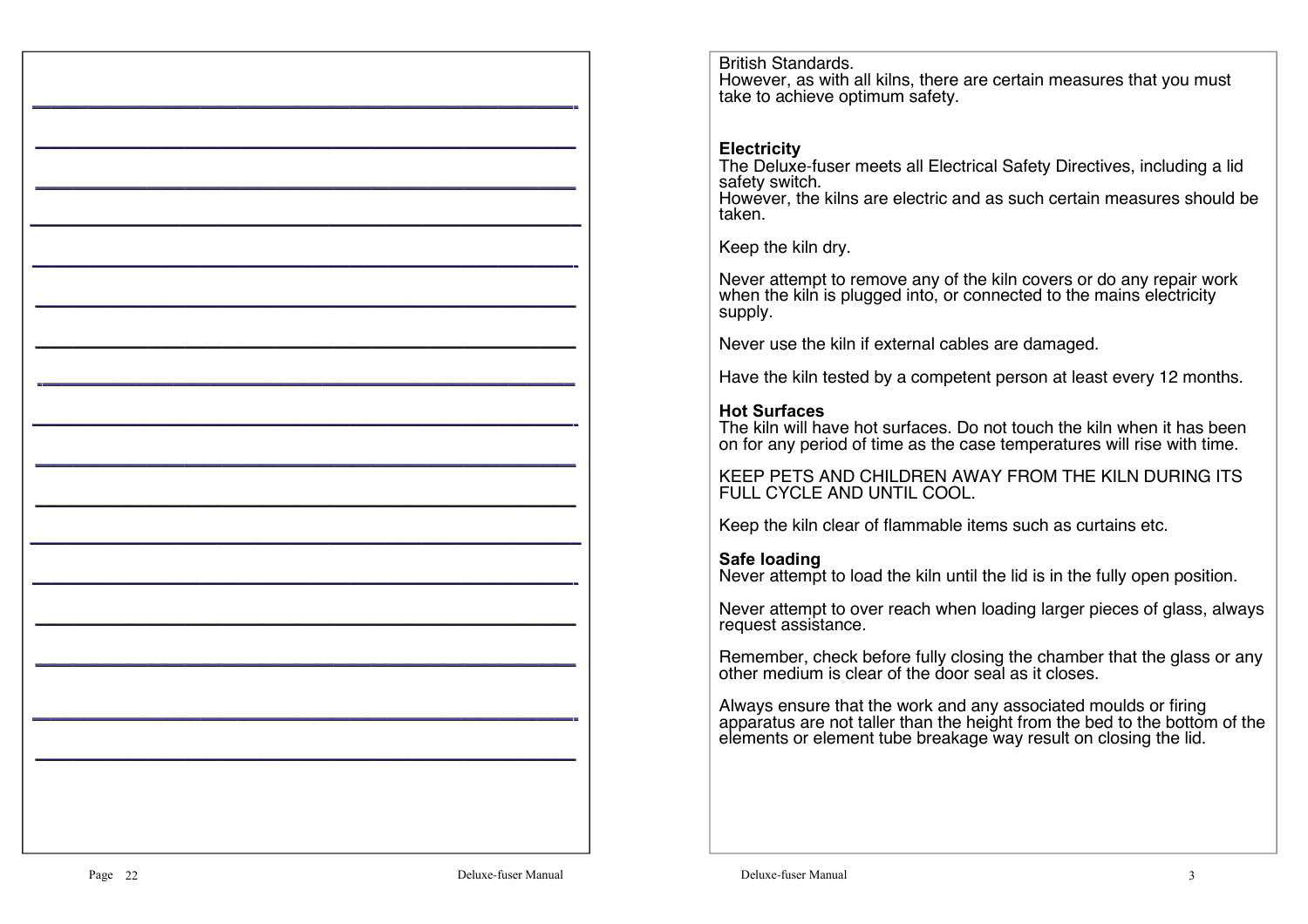#### **Your new arrival**

For your recordsDate of purchase. \_\_\_\_\_\_\_\_\_\_\_\_\_\_\_\_\_\_\_\_\_\_\_

Company purchased from **EXALL** 

First date of use

**Unpacking your kiln**

 Once unpacked please show consideration to the environment when disposing of your kiln packaging.

### **Where to install your kiln**

 Position the kiln allowing a minimum of 30cm clearance around both sides. The kiln casing will get hot and so any combustible material must be kept at a safe distance. Never leave combustible materials on the kiln lid or touching the kiln during a firing.

Do not site the kiln close to flammable items such as curtains etc.

The floor must be capable of carrying the weight of the kiln. #

Consideration must also be given to the ceiling area above the kiln as heat will radiate upwards from the kiln.

I**MPORTANT**. The top of the lid and the side cover box of the

Deluxe-fuser will see high temperatures so careful consideration must

be given to siting with regard to the safety of children and pets. It is advised that the kiln is left untouched until the kiln has finished it's given program and fully cooled. Remember, whilst the kiln is cooling it may be possible that the external case temperature actually increases.

Do not site the kiln outside.

It is advised to site the kiln in a room that has ventilation.

After the first couple of firings there is almost no emissions from the kiln but there will always be vapour etc released by whatever you are firing



—————————————————————————————

—————————————————————————————

—————————————————————————————–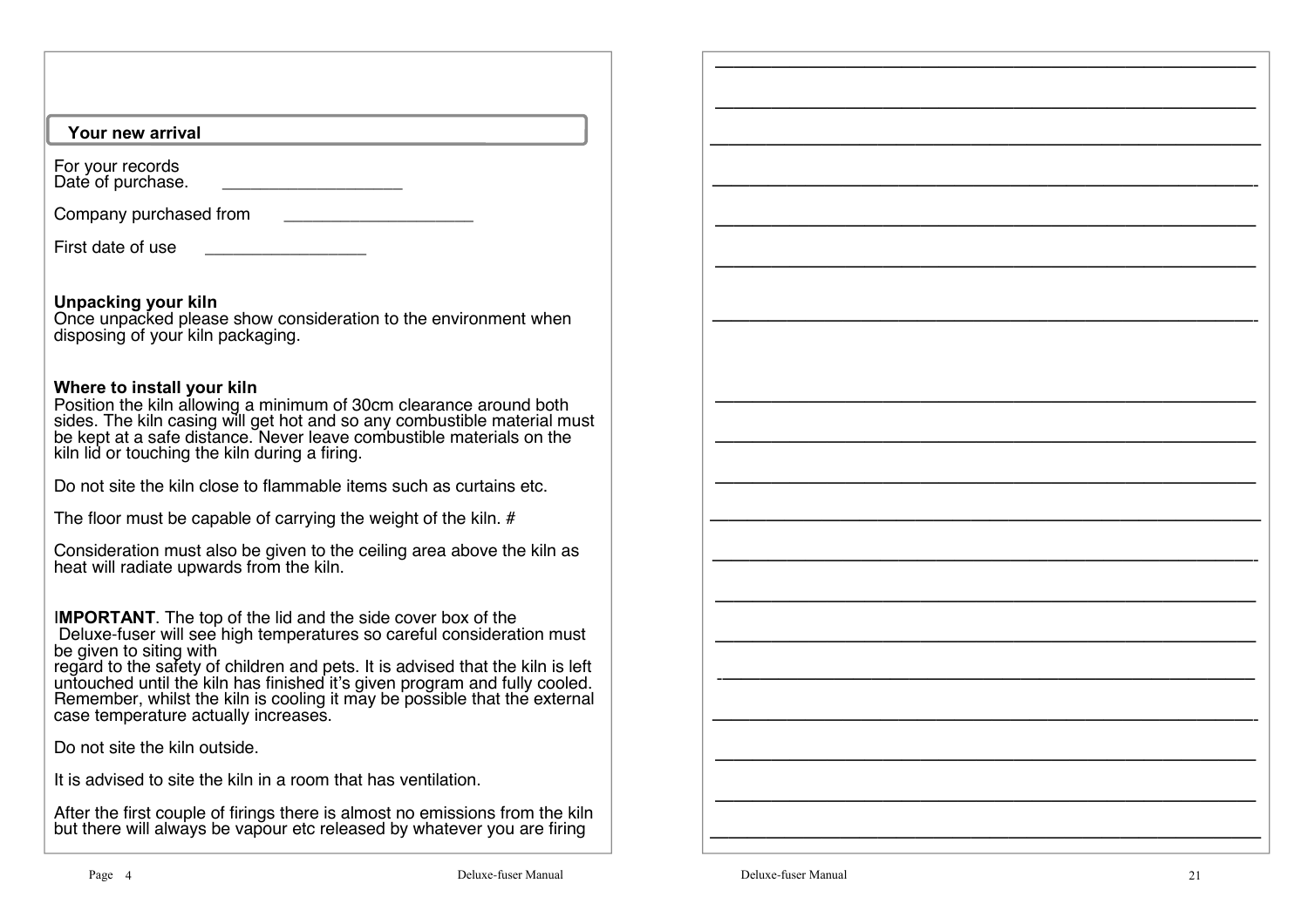friendly help and advise.

#### **Contact us**

**Kilncare ltd, The Kiln Works, 907 Leek New Road, Baddeley Green, Stoke on Trent, Staffordshire, ST2 7HQ, Tel 01782 535915, Fax 01782 535338,**

**E-mail sales@kilncare.co.uk, Web www.kilncare.co.uk**

 **Notes**

—————————————————————————————-

—————————————————————————————

—————————————————————————————

—————————————————————————————–

—————————————————————————————-

—————————————————————————————

—————————————————————————————

-denote the set of the set of the set of the set of the set of the set of the set of the set of the set of the set of the set of the set of the set of the set of the set of the set of the set of the set of the set of the

—————————————————————————————-

in the kiln, especially stains so room ventilation is always advisable.The type of room venting required depends on many factors and so it is<br>best to contact a ventilation specialist if in any doubt.

### **Splitting instructions**

The Deluxe-fuser can be split to enable the kilns to be installed into rooms and studios with limited access. **Before splitting the kiln it is essential that a selection of photographs are taken of the kiln with the lid in the open closed positions from various angles. This can not only help with re-assembly but the pictures may also be required by Kilncare in the event of a guarantee claim.**To split the kiln down the first and most important part of the process is to remove the gas struts. This MUST be done with the kiln lid in the fully open position. 1 person (more on larger models) will need to hold the kiln lid in the fully open position whilst another removes the gas springs.<br>EXTREME CARE MUST BE TAKEN to ensure that once the gas struts are removed that the lid does not try to snap the kiln shut by flipping up<br>the front of the bed. Once you are happy that the necessary precautions have been taken to ensure safety during this process then the clips can be removed that hold the gas struts on. The bottom section of the gas strut attaches to the kiln via a ball joint type fitting. Around the bottom or "knuckle" of the gas strut there is a small clip that recesses around the collar of the knuckle. Unclip then remo clip. Using a suitable implement apply a slight leverage between the knuckle and the kiln bed as close to the ball joint as possible. The gas<br>spring will free itself. Then do the other side. Refit the clips into the knuckle for safekeeping. Gently and carefully lower the kiln chamber until it is seated safely on the kiln bed in its closed position.Now remove the hinges. Simply loosen all the pins and remove them. Disconnect the earth bonding wire between the rear leg of the kiln and the

underside of the electric power box.

Unplug the thermocouple from the top of the electric power box.

Remove the electric power box which is fixed with 4 pins that screw into the back of the box from under the kiln floor. Place or temporarily attach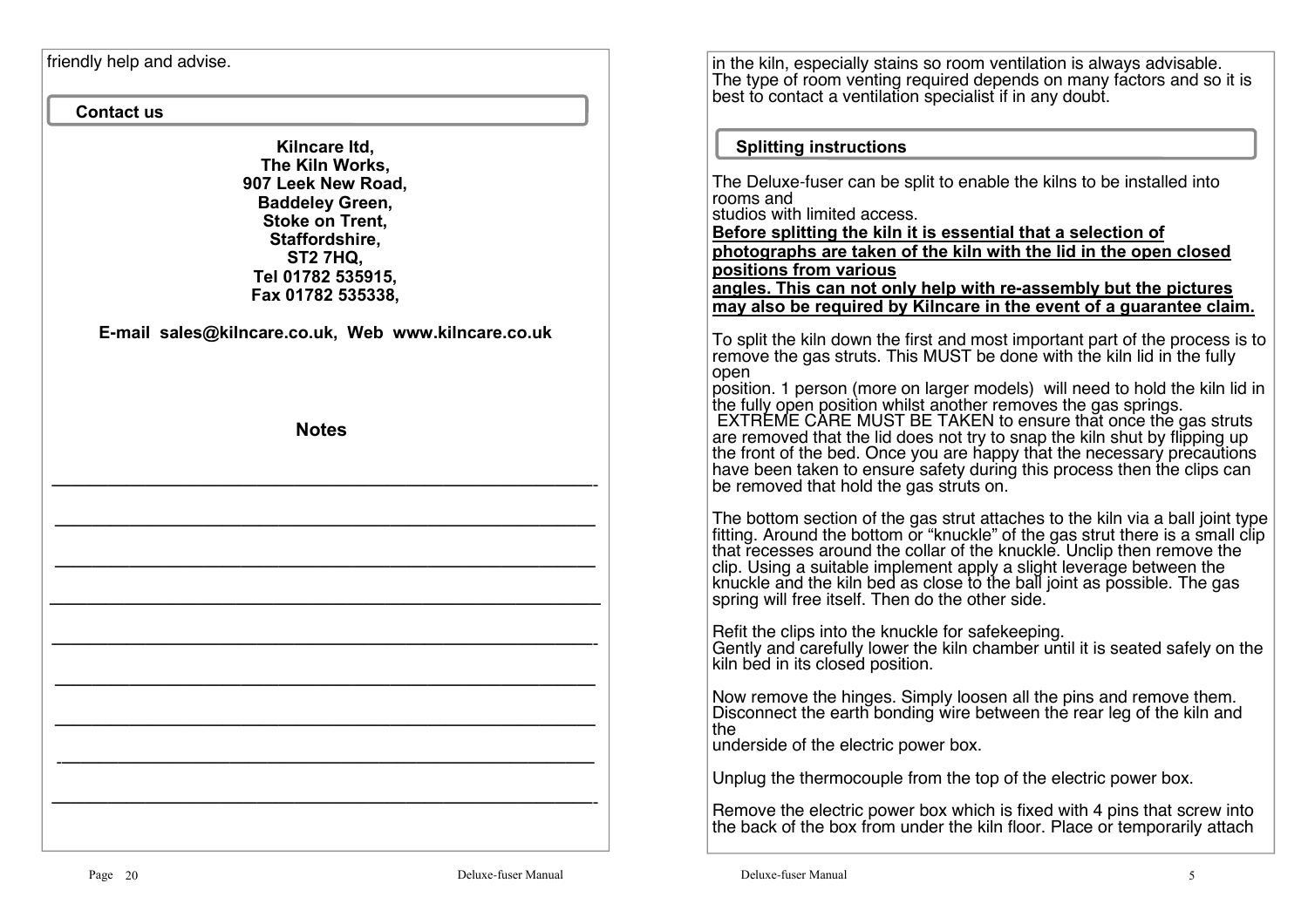the electric box

somewhere safe on the kiln chamber for safe keeping whilst in transit.

Unplug the thermocouple from the top of the electric power box. The chamber can now be lifted clear of the bed. Do not damage the seal.

 REMEMBER, the rods that carry the elements are of Quartz composition and as such, severe shocks to the chamber must beavoided.

The chamber will carry vertical or horizontal.

The kiln bed will also carry horizontal or vertical although in the vertical position the bricks are liable to shift as they are not cemented together.

Once in position the kiln can be re-assembled in reverse. THE GAS SPRINGS MUST BE FITTED LAST. Care must be taken to ensure that the safety

retention clip is correctly fitted so guarding against accidental gas spring dislocation. Check that the hinges are fitted with all the pins prior to re-fitting of the gas springs.

It is important that the earth bonding wires are re-fitted correctly and soundly.

Before final connecting it is advised that all electrical connections are checked and re-tightened by a competent person.

# **Electrical connection**

The Deluxe-fuser will require connection to a suitable electrical supply.

If the kiln is to be used on a 3-phase supply a neutral must also besupplied.

The electrical supply MUST have a sound earth connection.

Your Deluxe-fuser is supplied ready for connection to a 3-phase supply. If your supply is single phase then use the connection link fixed to the door of your connection panel.

The link fits across the 3 fused terminals as shown on the previous page in

 diagram 1.4. Make sure to tighten all 3 screws. We recommend that the centre terminal is then used to make your live connection with the wire siting under the fork rather than on top of it. The terminals are for use with cable of a size up to 10mm. REMEMBER that if the kiln is then

# NEVER ATTEMPT TO REMOVE A GAS SPRING WHILST THE LID IS IN THE CLOSED POSITION.

Remove the clip that is inserted around and through the knuckle joint at either end of the spring. Keep the clip safe in case you loose one of the new ones.

Also remove the clips from the new gas spring and keep it safe.

By applying gentle pressure to the knuckle clip it off the shoulder joint that is bolted to the kiln bed. Do not apply pressure to the spring shaft or main cylinder.

A large screw driver works well for getting behind the knuckle then gently<br>prizing off.

Now do the same at the top of the spring and the gas spring will be free.

Offer the new spring to the top knuckle and tap it on, again, only tapping the shoulder joint. The fatter cylinder of the tube always fits at the top.Refit the knuckle clip to the top.

Offer up the bottom knuckle to the bottom shoulder and repeat the process.

 If the gas spring is now secured in place then the assistance to hold the lid raised can now be removed.

The gas spring will now need to be pressurised.

Where the top knuckle joins to the top of the main cylinder there is a small Allen key valve.

 Using the Allen key provided, release pressure from the valve. It is recommended that this is done in small quarter turns and each turn lasting a second or less before being closed again,

After each couple of releases try to close the lid.

As you get nearer to having a balanced close, shorten the time the valve is

released for.

 ONCE TOO MUCH PRESSURE IS LET OUT IT CANNOT BE RE-PLACED.

When you are happy that the gas springs are applying equal pressure ensure that the valve it tightly closed.

# **Back up**

We pride ourselves on our back up and after sales service and so in the unlikely event of any problems please do not hesitate to call our staff for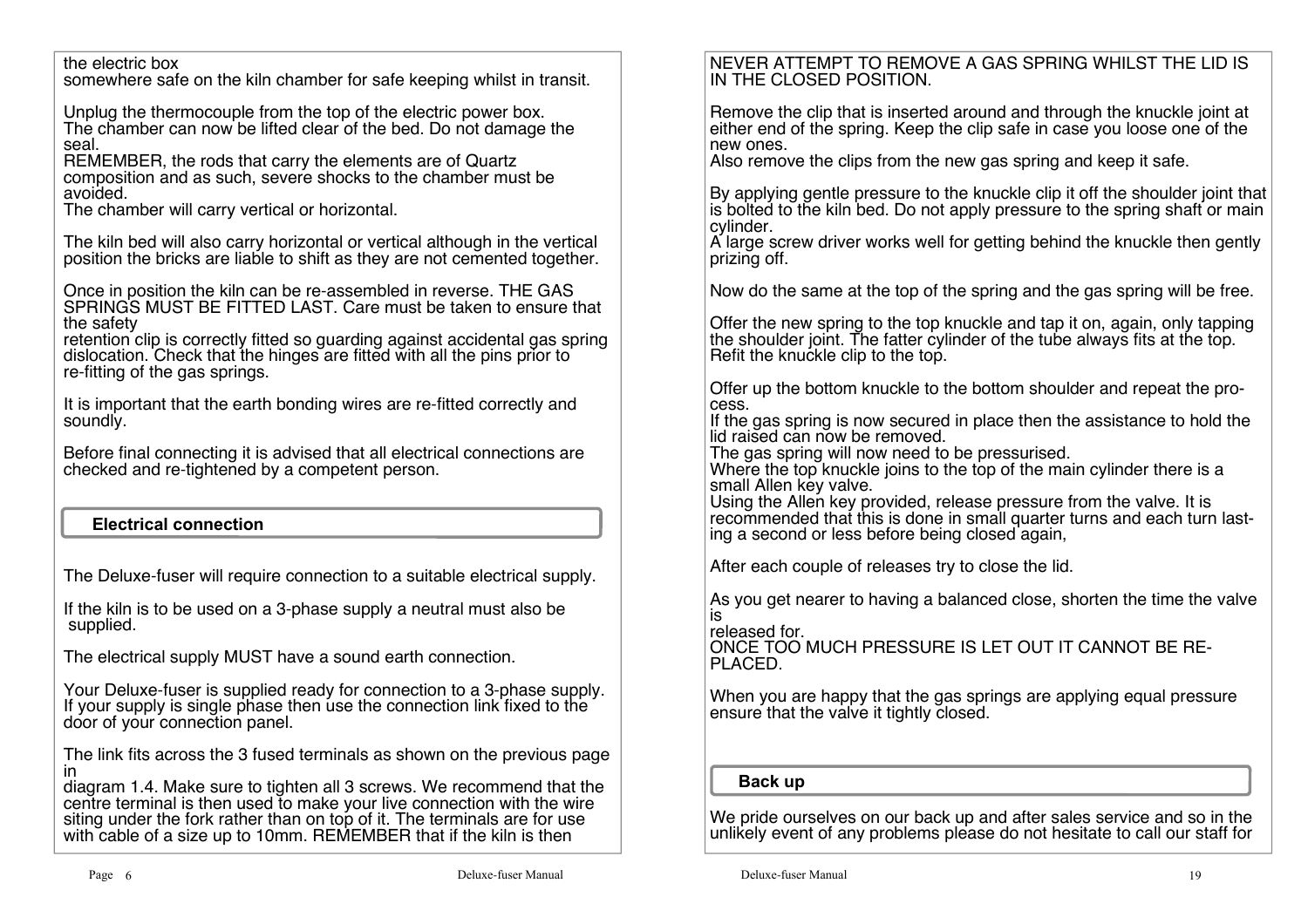The retaining frame can now be refitted either by offering it up to the open lid or by lying the frame on the bed and carefully lowering the lid down onto it.

## **Uneven heating**

Check that all the elements are working, there are no power failures, the main fuses, the lid safety switch, the condition of the cabling and mains isolator.

 9 times out of 10 an uneven kiln is caused by a kiln power failure leading to a

section of the elements not running correctly.

The above checks will need to be made by a competent kiln engineer.

Check the condition of the lid seal.

Check that the lid is sitting evenly to the bed and that the clamp is still working effectively.

Check that the elements are still in good condition and that the coils have even spacing's between them and are not bunching to one side.

### **Roof vents not opening. (Optional Automatic Roof Vents) Check the event has been properly programmed with the red event light lit in the sections where you want the vents to be closed.**

## **Contact Kilncare.**

## **Kiln lid sits high on one side or the lid is now heavy to lift.**

Check around the lower sections of the gas spring lifters on each side of<br>the kiln for oil.

 It is normal to have a small amount of lubrication around the bottom, thinner shaft of the gas springs. If there is a problem it will very often start to drip oil onto the floor directly below the gas spring.

If this is the case the gas spring will need replacing.

 The faulty gas spring will be on the side that is lowest when the kiln lid is shut.

## **Gas spring replacement**

To replace the gas spring raise the kiln to it's highest position. A second person can be used to hold the lid in it's up position whilst one of the springs is removed.



re-connected to a 3-phase supply then the link MUST be removed.

The blue and green terminals are for Neutral and Protective Earth respectively. As always we recommend that the connections are done by a qualified electrician**.**

Diagram 1.4

# **Portable Appliance Testing**

 It is possible, depending on the type of establishment that the kiln is to be used in, that the kiln may be required to be Portable Appliance<br>Tested along with other electrical items.

It is important that the controller is disconnected before testing or there is a risk of the high voltage associated with the test effecting the controller permanently.

On initial testing, the kiln may show a low insulation resistance reading, this is normal and will improve as the kiln dries.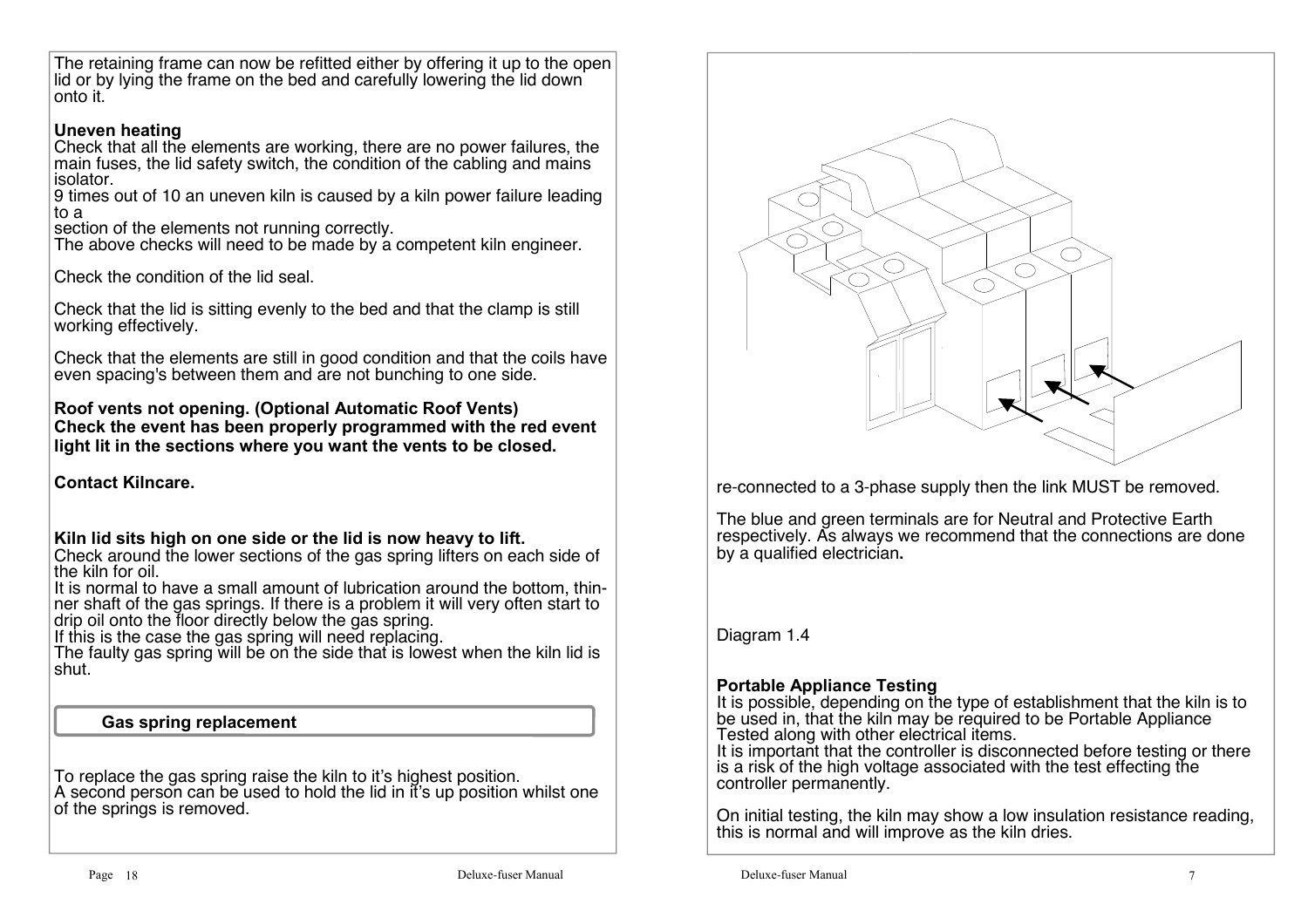Kilns are porous by nature and will absorb moisture from the atmosphere,

 especial if the kiln is new or has had a period of inactivity.Periods of testing will be stipulated by the testing body.

# **KILNS AND R.C.D. "TRIPS"**

 Due to the reasons stated above and to insulation material properties, a certain amount of leakage to earth will probably be evident, therefore the fitting of a 30ma R.C.D. in the circuit can create a fault condition at low

temperatures if the kiln is damp, at higher temperatures as the kiln insulation heats up, when first fired or used after a long period of inactivity.

This problem is relatively rare but can be solved by the fitting of a<br>100ma R.C.D.

Consult us or a fully qualified electrician for advise.

# **Looking after your kiln**

A well-built kiln requires very little maintenance. Certain common sense tasks will certainly help its life such as cleanliness and careful use. Keep the area of the door seal clear of any separating material or any other objects as once damaged the seal will need to be repaired or replaced.

Regular inspections of the gas springs that assist with the lifting of the Chamber is essential.

Check that the fixing points are still tight and are sitting level, Check that the heads of the gas springs are still in line and are also tight.

 Check that there is not an excessive amount of oil around the shaft/rod of the spring. A small amount of lubricating oil on the shaft is usual.The gas spring inspections should be carried out weekly.

 If there are any doubts over the condition of the gas springs then do not use the kiln and immediately contact Kilncare.

Keep the kiln dry and away from sources of water. REMEMBER, the kiln is for fusing and slumping and will also fire stained glass colours. IT IS NOT A MOULD DRYER. Moulds used for slumping contain a huge amount of water, it is recommended that the mould is thoroughly dried prior to insertion in the kiln. The kiln will operate with a wet mould in it

but the kiln was not designed to<br>expel large quantities of water vapour from its chamber even though the<br>top and sides have moisture removing features. Continued use of wet moulds in the kiln chamber could result in premature deterioration of the kiln structure.

Check that the controller is securely plugged into the kiln.

With the mains turned off, a competent person should be used to check the condition of the internal wiring and electrical contact points. If there is no obvious damage, then the kiln will need to be checked over with an electrical meter.

Check that the lid limit switch at the rear of the kiln is still securely fitted.A competent person should check the heat fuse, which is situated with the element connection panel on the side of the kiln lid.

# **Controller shows an ERROR message.**

Consult the controller manual and contact Kilncare.

## **A crackling noise can be heard when the kiln is firing.**

 This will be a loose connection and needs to be fixed immediately by a competent person.Continued use will almost certainly result in the connection failing.

### **Kiln is not reaching temperature or is slow.**

 This could be either an element failure, a burnt connection a loss of supplied power or a component failure. Get the kiln checked by a competent kiln engineer.

### **Damaged seal.**

The seal on the Elite-fuser can be replaced if it is damaged to the extent<br>that it starts to cause firing errors.

To replace the seal,

Lower the kiln and close the lid clamp.

Now undo the tec screws around the lower section of the chamber that hold the stainless seal retaining frame on. The tec screws can be removed with a drill and a special attachment which is available from most tool shops or a spanner can be used.

Raise the lid and carefully remove the stainless retaining frame.

The seal comprises of non-ceramic fibre strips. Remove the damaged strip. The strips are not fixed into place by any adhesive but are simply compressed into position by the retaining frame. The seal strip will remove easily.

 Offer the new strip to its position and tuck the ends behind the insulation boards, use the remaining strips as a guide.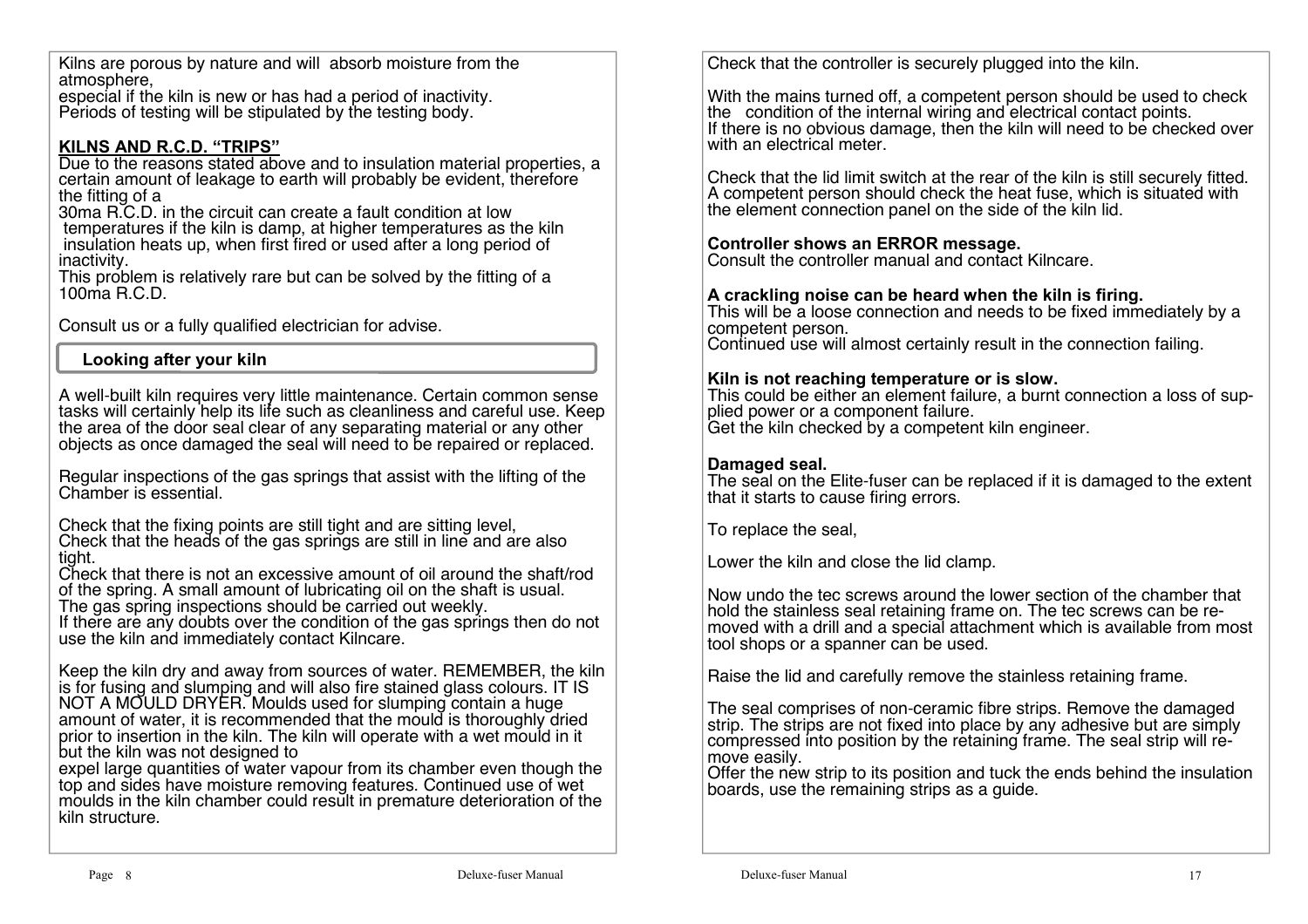### **To pause a program**

 Press and hold the "Function" key then press the "Pause" key. The top display will alternate between the current temperature and " - - ". This temperature will be held indefinitely or until the pause key is pressed again. A warning reminder will be sounded every 10 seconds during the pause. When the pause is stopped the kiln will continue through the program from where it was paused.

## **To forward a program**

 At any time the controller can be made to skip to the next segment. To do this, hold the "Function" key and press "advance". This can be useful if the pause button is used. It may be that at the end of the manual pause you do not require

## **Trouble shooting**

## **Control has no lights**

If the "mains on" light is not illuminated on the kiln :-Check that the socket outlet that the kiln is plugged into is turned on or that the mains isolator is turned on.

With the kiln unplugged or turned off, check the cable from the kiln to the controller for damage.

Check the mains fuses.

Check the condition of the mains cabling and the mains isolator/socket.

If the "mains on" light is illuminated:- Check that the black switch on the underside of the controller is "on".

Check that the controller is securely plugged into the kiln.

With the mains turned off, a competent person should be used to check the

condition of the two glass 1 amp fuses in the rear power box at low level at the rear of the kiln. Access to these fuses is by using the door key provided.

If the above appear correct contact Kilncare.

#### **The control is working correctly, is showing that the kiln is receiving power but the kiln is not heating up.**

 With the kiln unplugged, check the cable from the kiln to the controller for damage.

Care must be taken not to load the kiln to a height that will result in the elements being closed on to the load. This invariably results in broken element tubes. The same applies to the thermocouple that sticks through the back wall into the chamber.

 When shutting the kiln lid, gently operation will also prevent accidents, even though the lid operation is dampened by the gas dampers. Depending on use it advisable to check all electrical connections are tight every 6 months or so and that no cables are discolouring due to heat.

### **Initial firing**

Before using the kiln it is advisable to fire the kiln empty to a temperature of 600 degrees centigrade at a rate of around 200 degrees per hour.

Have the automatic dampers in the open position by programming them<br>to be so with the KCR32C.

This will dry and "settle" the kiln.

On the first firings, a slight odour will be emitted, this is the remnants of binding resins in the boards and should stop after two or three firings

temperature of the firings.<br>For this initial firing we recommend that the kiln is in a well ventilated area.

We suggest that prior to the initial firing, that you read this instruction manual, and the controller manual to ensure you are familiar with all aspects of the kiln and usage of the kiln controller.

 We also recommend that the kiln controller is set to fire the kiln at full power to a low temperature and then end, say 50 degrees, whilst being monitored to

 ensure that it is switching off the kiln and that no problems have occurred

during transport.

 At such low temperatures the kiln will overshoot the set point temperature by some amount.

 This is normal as the controller is set to full and not a controlled rate of climb.

 It may also cause the controller to show an Error message or code, again, this is normal as the controller may believe that the overshoot is<br>caused by the kiln having a fault.

 This test is to ensure that the controller shuts the kiln power off, whether it be due to the correct temperature being reached or by it going into fault mode.

# **Control**

 The controller provided with the kiln will be the controller that the kiln was test fired with at our factory and so has already done a successful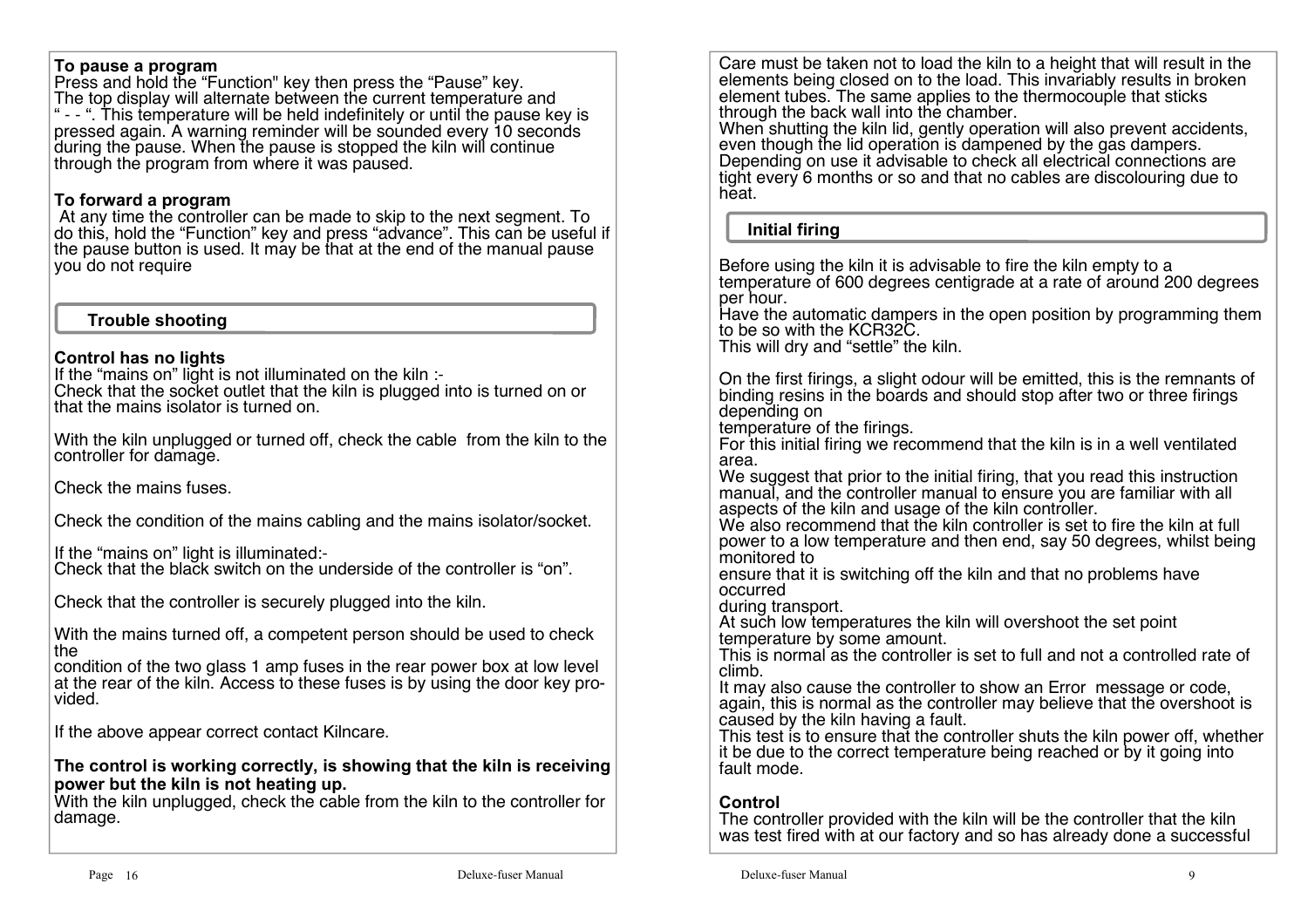firing before you receive the kiln.

The controller plugs into the kiln at a socket at the right hand side of the<br>kiln on the front of the main electrics box.

The plug and socket are sided and so will only fit one way. Only plug in the controller when the mains is turned off.

The controller mounting bracket mounts to the front right hand side of the kiln bed using the pins provided. The controller holster can be removed and fixed to the wall if preferred.

 Please read the instructions on control before starting to use yourElite-fuser.

## **Operation**

## **The vents**

There are vents in the front and roof of your kiln.

The vents are opened and closed manually via a vent flap. These flaps are filled with a non- dust dropping high temperature insulation pads. are filled with a non– dust dropping high temperature insulation pads,<br>they removes the hazard of dust dropping whilst ceramic are inserted into the vents.

The vents on the front are spring loaded.

 The vents can be used in any combination of ways and at any kiln temperature.

The stainless steel body of the vent flap will get very hot so only open and close the vents by holding the thermoplastic handles.

## **Optional Automatic Roof dampers**

 Your Deluxe-fuser may be fitted with automatic roof vents (dampers). The

 operation of these vents is controlled via the controller and is covered in the controller instructions under the section of "CONTROL RELAY" in the KCR32C manual. The sub-section directly relevant is called "EVENT" and not the "damper" section, although this section can be<br>used if the user requires.

### **Loading**

Load the kiln with the glass items that are to be fired. Stay within the side walls and do not load onto the side wall as this will damage the lid seal.

Remember glass will stick to the bricks so a separating medium must be used. This can take many forms including fibre paper or a refractory batt (shelf) or bats covered with batt wash.

| Seg 5<br>Ramp<br>Rate<br>古<br>10                                                                   | END                       | END                        | END                         |                       | END                   | END                    | END                    |             | END         |
|----------------------------------------------------------------------------------------------------|---------------------------|----------------------------|-----------------------------|-----------------------|-----------------------|------------------------|------------------------|-------------|-------------|
| $\frac{3}{4}$<br>。<br>上<br>王<br>mins                                                               | 00:15                     | 00:00                      | 00:01                       |                       | 00:20                 | 00:00                  | 00:30                  |             | 00.00       |
| Seg 4<br>Soak<br>C<br>C<br>C                                                                       | 427                       | 427                        | 371                         |                       | 510                   | 371                    | 400                    |             | 300         |
| Seg 4<br>Ramp<br>C/Hr                                                                              | 182                       | 182                        | 83                          | END                   | 150                   | 26                     | $\overline{C}$         | END         | 100         |
| Seg 3<br>Soak<br>$\overset{\mathsf{ee}}{\vphantom{\mathsf{H}}} \mathrel{\dot{\mathsf{E}}}$<br>mins | 00:45                     | 00:15                      | 01:00                       | 00:01                 | 00:40                 | 00:10                  | 00:00                  | 00:00       | 00.30       |
| Seg <sub>3</sub><br>Temp<br>C<br>Soak                                                              | 538                       | 538                        | 482                         | 371                   | 540                   | 510                    | 510                    | 300         | 516         |
| Seg 3<br>Ramp<br>C/Hr                                                                              | <b>FULL</b>               | <b>FULL</b>                | <b>FULL</b>                 | 99                    | <b>FULL</b>           | <b>FULL</b>            | <b>FULL</b>            | 100         | <b>FULL</b> |
| Seg <sub>2</sub><br>Time<br>mins<br>$\vec{\pm}$                                                    | 00:20                     | 00:20                      | 00:10                       | 01:00                 | 00:12                 | 00:30                  | 00:10                  | 00:30       | 00.20       |
| Seg <sub>2</sub><br>Temp<br>C<br>Soak                                                              | 840                       | 700                        | 795                         | 482                   | 804                   | 540                    | 780                    | 516         | 550         |
| Seg 2<br>Ramp<br>Rate<br>古<br>SH                                                                   | <b>FULL</b>               | 200                        | 333                         | <b>FULL</b>           | <b>FULL</b>           | <b>FULL</b>            | 250                    | <b>FULL</b> | <b>FULL</b> |
| Seg <sub>1</sub><br>Time<br>mins<br>Ë                                                              | 00:10                     | 00:00                      | 00:30                       | 00:10                 | 00:20                 | 00:00                  | 00:00                  | 00:10       | 00.10       |
| Temp<br>C<br>Seg <sub>1</sub><br>Soak                                                              | 538                       | 538                        | 677                         | 640                   | 500                   | 704                    | 510                    | 570         | 665         |
| Seg 1<br>Ramp<br>Rate<br>C/Hr                                                                      | 150                       | 150                        | 222                         | 167                   | <b>200</b>            | 155                    | 170                    | <b>200</b>  | <b>200</b>  |
| Description<br>Program                                                                             | 4-6mm Float<br>Glass Fuse | Glass Slump<br>4-6mm Float | <b>6mm Bullseye</b><br>Fuse | 6mm Bullseye<br>Slump | 6mm System 96<br>Fuse | 6mm System 96<br>Slump | Bottle Firing<br>Cycle | Low Stain   | High Stain  |
| Prog<br>No.                                                                                        |                           | $\mathbf{\Omega}$          | ო                           | 4                     | 5                     | ဖ                      | N                      | ထ           | ၜ           |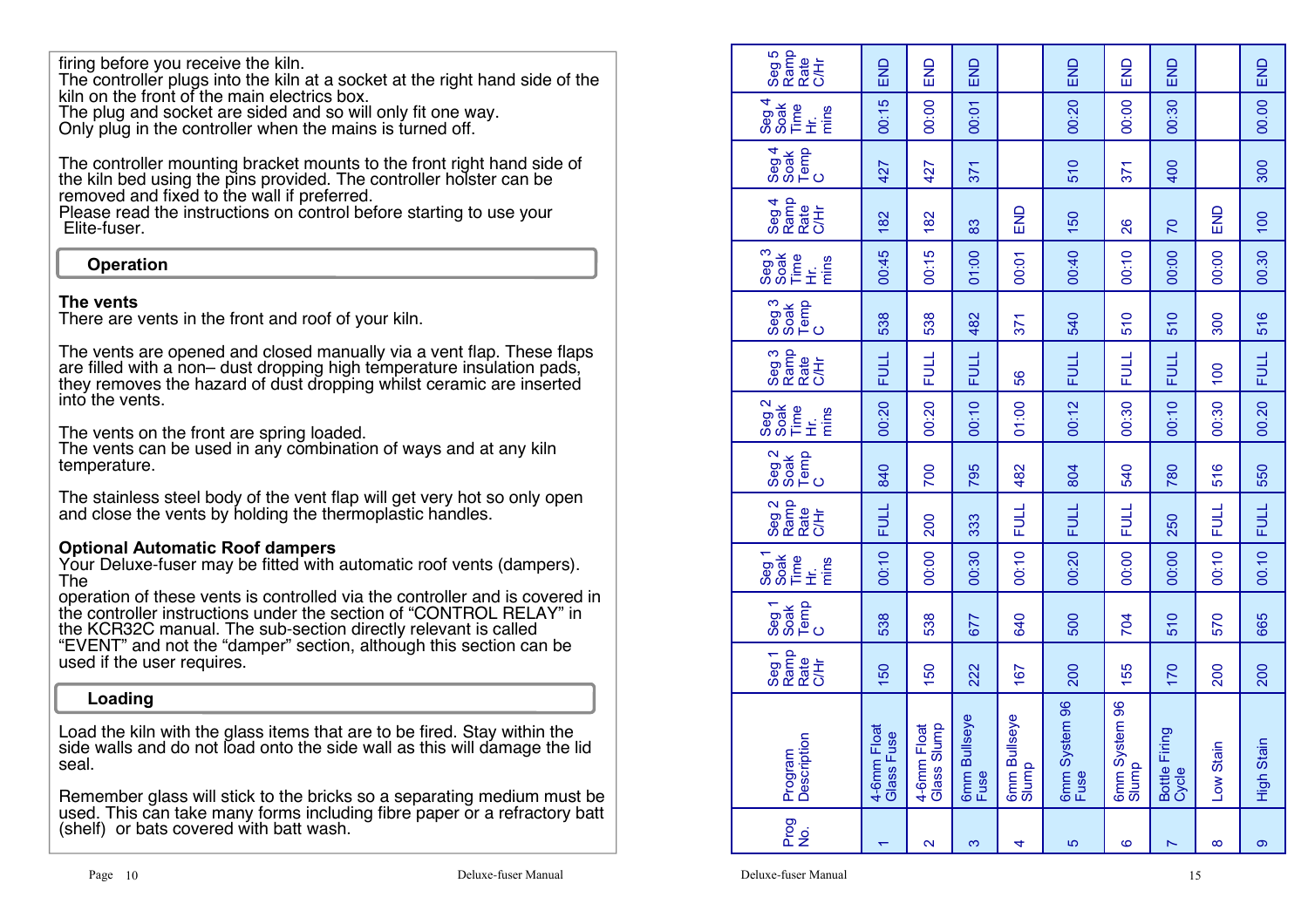#### temperature.

Press "step". The top display will show a time, for instance "0.30" or "PASS". The bottom display, again will show "1" and the triangle above dwell will

 illuminate. Dwell is the time in hours and minutes that you require the kiln to hold the first temperature.

Again, choose by holding the Function Key and pressing the Event key whether your roof vents will be open or closed during this soak period.

Press "step". Top display will show a time, for instance "85", "FULL" or "<br>"END". The bottom display will show 2, this is segment 2, . This segment is how fast you would like the kiln to reach its second temperature.

Again, choose by holding the Function Key and pressing the Event key whether your roof vents will be open or closed during this ramp period. At this point, if the kiln is required to finish, press the "down" key until "END" is shown in the top display. End is below 00.<br>All the above is segment 1, the controller has 32

segments and so for more complicated firings carry on as above by setting the next time, temperature and dwell. When you have programmed all you require, select "END" at the start of the following segment.

Press "start" and the controller will display kiln temperature again.

### **To run a program**

 Press "step" bottom display will show "Pn" and the top display will show the

 program number. Use the "up" or "down" keys to select the program number

required.

 Press "start" the top display will show kiln temperature and the bottom display will go blank.<br>Press "start" again and the top display will briefly display the Program

number then it will begin the program. Depending on the programcontents the delay

 triangle or the ramp triangle will flash and the segment number will be displayed in the bottom display.

 If a delay has been set the delay triangle will flash and the top display will act as a count down timer showing the hours and minutes remaining before the kiln starts to fire.

 As the kiln fires the top display will show the kiln temperature and the bottom display will show the segment number. If the kiln is climbing the<br>upward facing ramp triangle will flash. When the kiln is holding<br>temperature the dwell light will flash.

**To stop a program**

Press "start".

It is not necessary that a kiln shelf is used and the work can be placed straight on the kiln floor if a separator is used, such as fibre paper etc to<br>keep the glass from sticking to the kiln floor bricks when hot. If a kiln shelf is to be used, it does not need to be raised from the kiln floor and the batt does not need to have a separator between itself and the kiln floor bricks.

Some users however do prefer to raise the shelves from the floor to allow a circulation of heat to the under side of the shelf.The glass will need a separator between itself and the batt for the same

reasons as it need to be separated from the brick. The kiln bricks do not need to be painted with battwash, just protect the area where the glass can touch the bricks with a separator.

Once the kiln has been loaded with the glass to be fired, lower the lid and clamp shut the clasp/s to ensure the lid seal remains tight throughout the firing.

Turn on the electrical supply. A click will be heard from the rear of the kiln, this is the safety circuit contactor and is normal.

If no display is illuminated on the controller then the controller may not be turned on at its own power on/off switch, consult your controller manual and turn the control on.

Enter the firing cycle and start the controller.

## **What to expect on the initial firing**

Once the controller has been started and it begins to power the kiln the orange. Heat On light will illuminate on the side panel of the Deluxe-fuser.

The Deluxe-fuser is powered by a large Solid State Relay so as the kiln is turned on and off only the slight buzz of the elements may be heard. **The Solid Sate Relay runs hot and is cooled via the heavily vented area at the rear of the main power box on the lower right hand side of the kiln. These vent MUST be kept clear at ALL times.**

## **Safety contactor circuit**

 The Deluxe-fuser is fitted with a safety contactor as secondary back upagainst any failure that may occur with the kiln.

 The controller will recognise a fault and stop the kiln. Though this will protect the kiln, it will not protect the medium being fired from the effects<br>of reaching the over temperature.